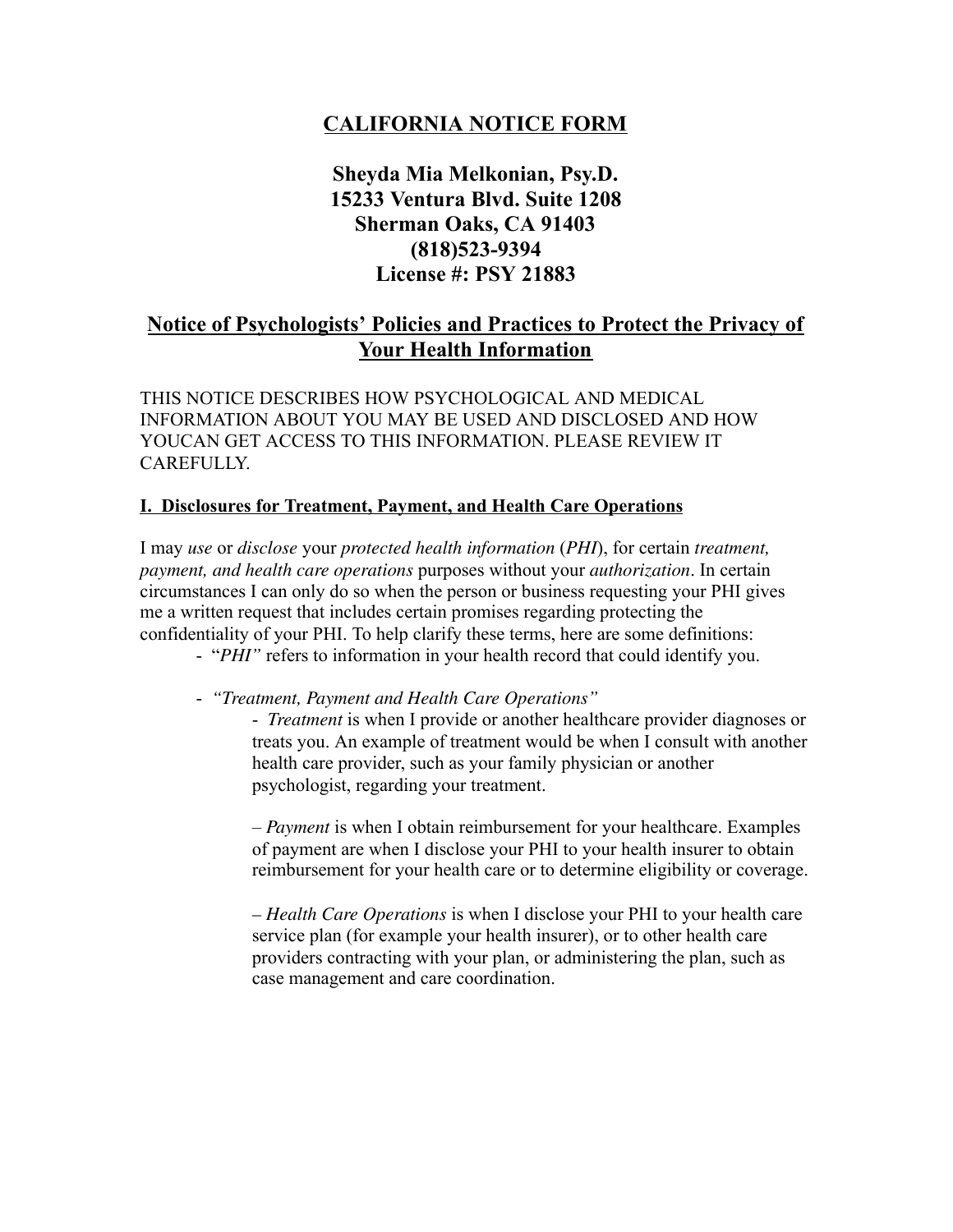− " *Use*" applies only to activities within my office, such as sharing, employing, applying, utilizing, examining, and analyzing information that identifies you.

− " *Disclosure*" applies to activities outside of my office, such as releasing, transferring, or providing access to information about you to other parties.

− *"Authorization"* means your written permission for specific uses or disclosures.

### **II. Uses and Disclosures Requiring Authorization**

I may use or disclose PHI for purposes outside of treatment, payment, and health care operations when your appropriate authorization is obtained. In those instances when I am asked for information for purposes outside of treatment and payment operations, I will obtain an authorization from you before releasing this information. You may revoke or modify all such authorizations of PHI at any time; however, the revocation or modification is not effective until I receive it.

#### **III. Uses and Disclosures with Neither Consent nor Authorization**

I may use or disclose PHI without your consent or authorization in the following circumstances:

- **Child Abuse:** Whenever I, in my professional capacity, have knowledge of or observe a child I know or reasonably suspect, has been the victim of child abuse or neglect, I must immediately report such to a police department or sheriff's department, county probation department, or county welfare department. Also, if I have knowledge of or reasonably suspect that mental suffering has been inflicted upon a child or that his or her emotional well-being is endangered in any other way, I may report such to the above agencies.
- **Adult and Domestic Abuse:** If I, in my professional capacity, have observed or have knowledge of an incident that reasonably appears to be physical abuse, abandonment, abduction, isolation, financial abuse or neglect of an elder or dependent adult, or if I am told by an elder or dependent adult that he or she has experienced these or if I reasonably suspect such, I must report the known or suspected abuse immediately to the adult protective services agency or the local law enforcement agency.

I do not have to report such an incident if: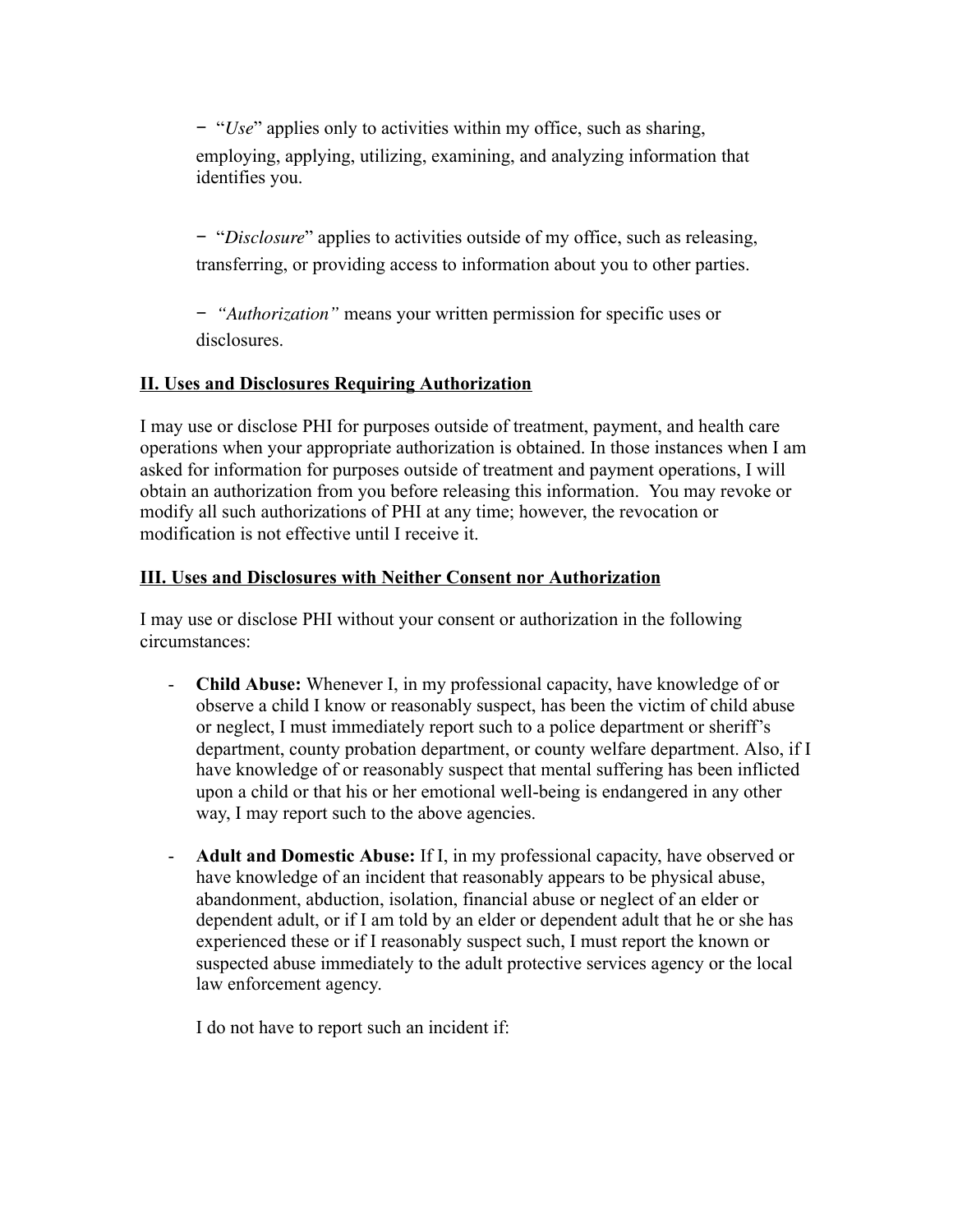1) I have been told by an elder or dependent adult that he or she has experienced behavior constituting physical abuse, abandonment, abduction, isolation, financial abuse or neglect;

2) I am not aware of any independent evidence that corroborates the statement that the abuse has occurred;

3) the elder or dependent adult has been diagnosed with a mental illness or dementia, or is the subject of a court-ordered conservatorship because of a mental illness or dementia;

and

4) in the exercise of clinical judgment, I reasonably believe that the abuse did not occur.

− **Health Oversight:** If a complaint is filed against me with the California Board of Psychology, the Board has the authority to subpoena confidential mental health information from me relevant to that complaint.

− **Judicial or Administrative Proceedings:** If you are involved in a court

proceeding and a request is made about the professional services that I have provided you, I must not release your information without 1) your written authorization or the authorization of your attorney or personal representative; 2) a court order; or 3) a subpoena duces tecum (a subpoena to produce records) where the party seeking your records provides me with a showing that you or your attorney have been served with a copy of the subpoena, affidavit and the appropriate notice, and you have not notified me that you are bringing a motion in the court to quash (block) or modify the subpoena. The privilege does not apply when you are being evaluated for a third party or where the evaluation is court-ordered. I will inform you in advance if this is the case.

− **Serious Threat to Health or Safety:** If you or your family member communicate to me that you pose a serious threat of physical violence against an identifiable victim, I must make reasonable efforts to communicate that information to the potential victim and the police. If I have reasonable cause to believe that you are in such a condition, as to be dangerous to yourself or others, I may release relevant information as necessary to prevent the threatened danger.

− **Worker's Compensation** : If you file a worker's compensation claim, I may disclose to your employer your medical information created as a result of employment-related health care services provided to you at the specific prior written consent and expense of your employer so long as the requested information is relevant to your claim provided that is only used or disclosed in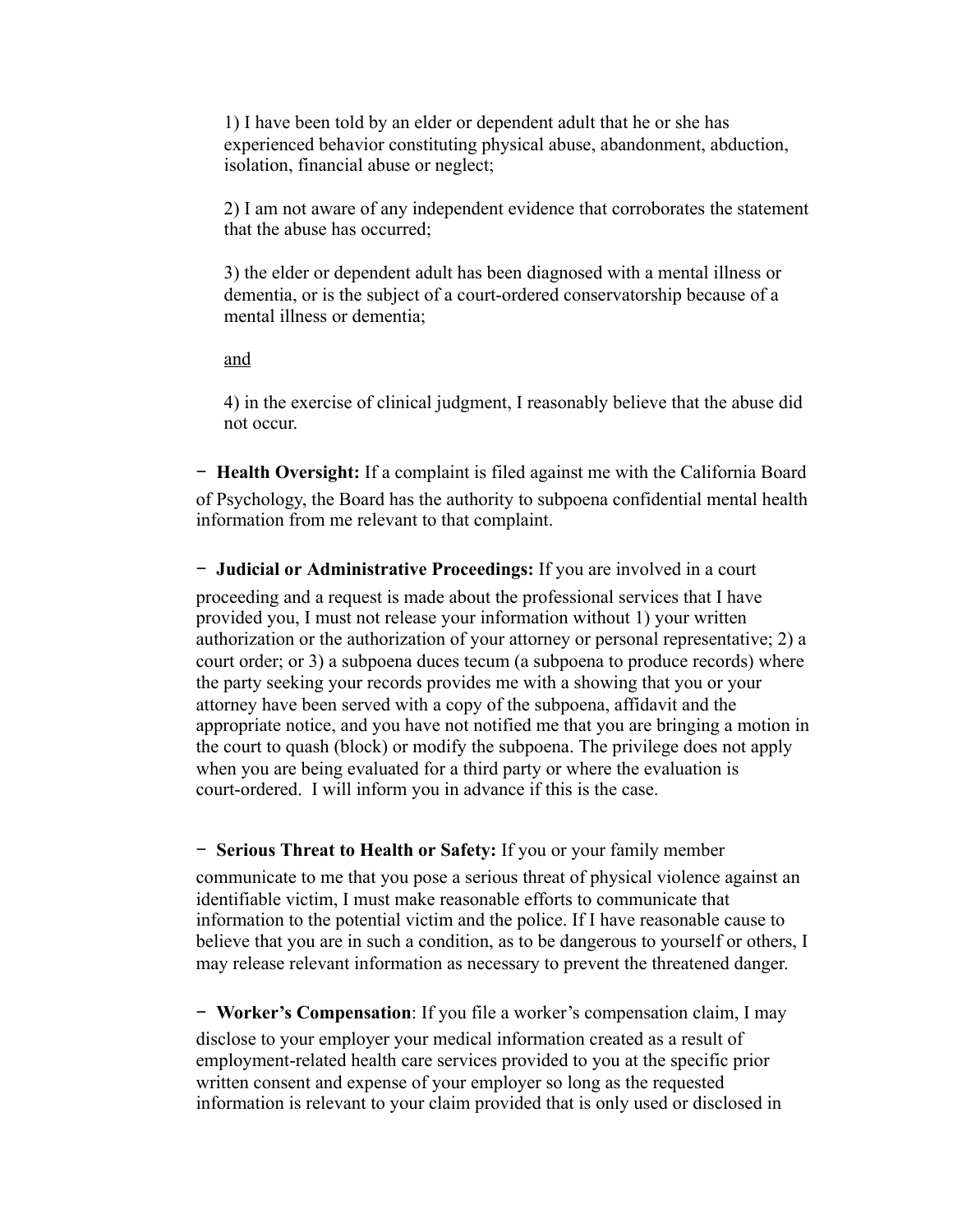connection with your claim and describes your functional limitations provided that no statement of medical cause is included.

## **IV. Patient's Rights and Psychologist's Duties**

## Patient's Rights:

- *Right to Request Restrictions* –You have the right to request restrictions on certain uses and disclosures of protected health information about you. However, I am not required to agree to a restriction you request.
- *Right to Receive Confidential Communications by Alternative Means and at Alternative Locations* – You have the right to request and receive confidential communications of PHI by alternative means and at alternative locations. (For example, you may not want a family member to know that you are seeing me. Upon your request, I will send your bills to another address.)
- *Right to Inspect and Copy*  You have the right to inspect or obtain a copy (or both) of PHI in my mental health and billing records used to make decisions about you for as long as the PHI is maintained in the record. I may deny your access to PHI under certain circumstances, but in some cases you may have this decision reviewed. On your request, I will discuss with you the details of the request and denial process.
- *Right to Amend*  You have the right to request an amendment of PHI for as long as the PHI is maintained in the record. I may deny your request. On your request, I will discuss with you the details of the amendment process.
- *Right to an Accounting*  You generally have the right to receive an accounting of disclosures of PHI for which you have neither provided consent nor authorization (as described in Section III of this Notice). On your request, I will discuss with you the details of the accounting process.
- *Right to a Paper Copy*  You have the right to obtain a paper copy of the notice from me upon request, even if you have agreed to receive the notice electronically.

## Psychologist's Duties:

− I am required by law to maintain the privacy of PHI and to provide you with a notice of my legal duties and privacy practices with respect to PHI.